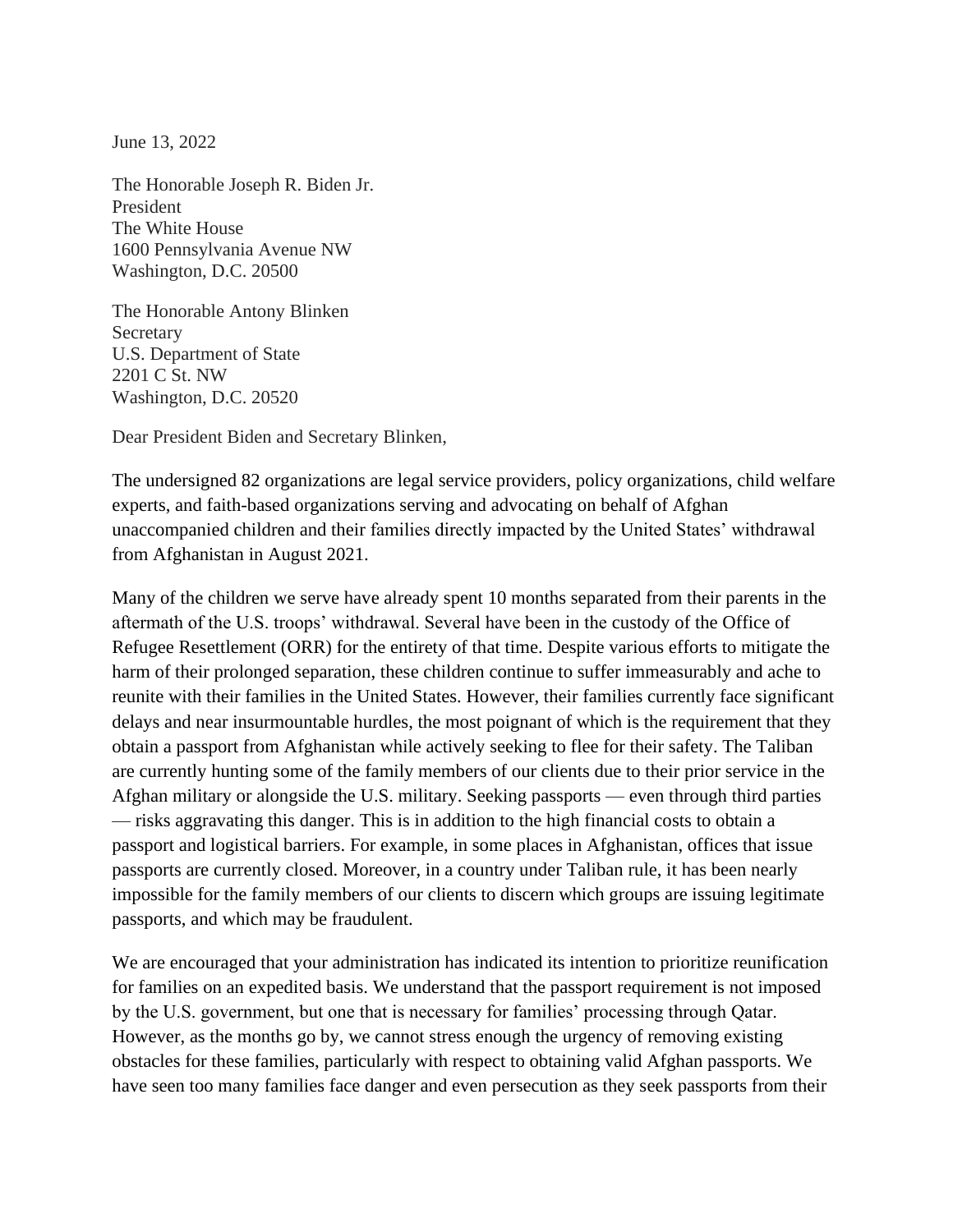Taliban-led government. If the passport requirement is not removed, many unaccompanied Afghan children we represent may be unable to reunify with their parents and siblings in the United States. Worse, these children may have to live with the life-long trauma of their parents and siblings being harmed or killed by the Taliban while trying to reunite with them.

Passports are generally not required for people seeking refugee or asylee status in the United States, as our laws and policies recognize that such people may have had to flee danger too quickly to obtain a passport before traveling, or may not be willing or able to avail themselves of the protection or services of their government. A government that fails to protect its own citizens from persecution or that participates actively in such persecution is not a government that people can or should turn to for help; accordingly, we do not require refugees or asylees to do so. This logic certainly applies to the family members of the unaccompanied Afghan children we serve: their government is no longer their own — it is now run by the Taliban, a terrorist group — and it is too dangerous for them to seek to obtain passports from the Taliban's government at this time.

Alternatives to this passport requirement are possible. The United States regularly issues refugee travel documents for people who do not have passports. In addition to the creation and issuance of travel documents for refugees, other mechanisms allow for travel to the United States without passports. For example, there are NEXUS cards for travel between the United States and Canada, and minors can travel to the United States from Canada and Mexico without passports if they have another form of identification and are accompanied by their parents or a guardian. Furthermore, we know that the passport requirement is not set in stone; it was not required during the initial evacuation of people from Afghanistan to the United States in the wake of the U.S. withdrawal. The U.S government can and should negotiate with additional countries to facilitate relocation to the United States that eases or eliminates the passports requirements.

Given the existence of these types of mechanisms and the dire situations of unaccompanied Afghan children and their family members, we urge you to process Afghan family members without ushering them toward dangerous or untenable passport barriers. In our view, this will require further diplomatic efforts in other host/third countries, and may necessitate the creation and provision of travel documents by the U.S. government. The solutions you devise should, at minimum, be applied to family reunification cases; however, passports should never stand in the way of seeking refuge for anyone, let alone parents reuniting with their children.

## Sincerely,

The 5ive Pillars Organization The Advocates for Human Rights Afghan-American Community Organization Afghan-American Foundation Afghans Building Alliances for Humanitarian Development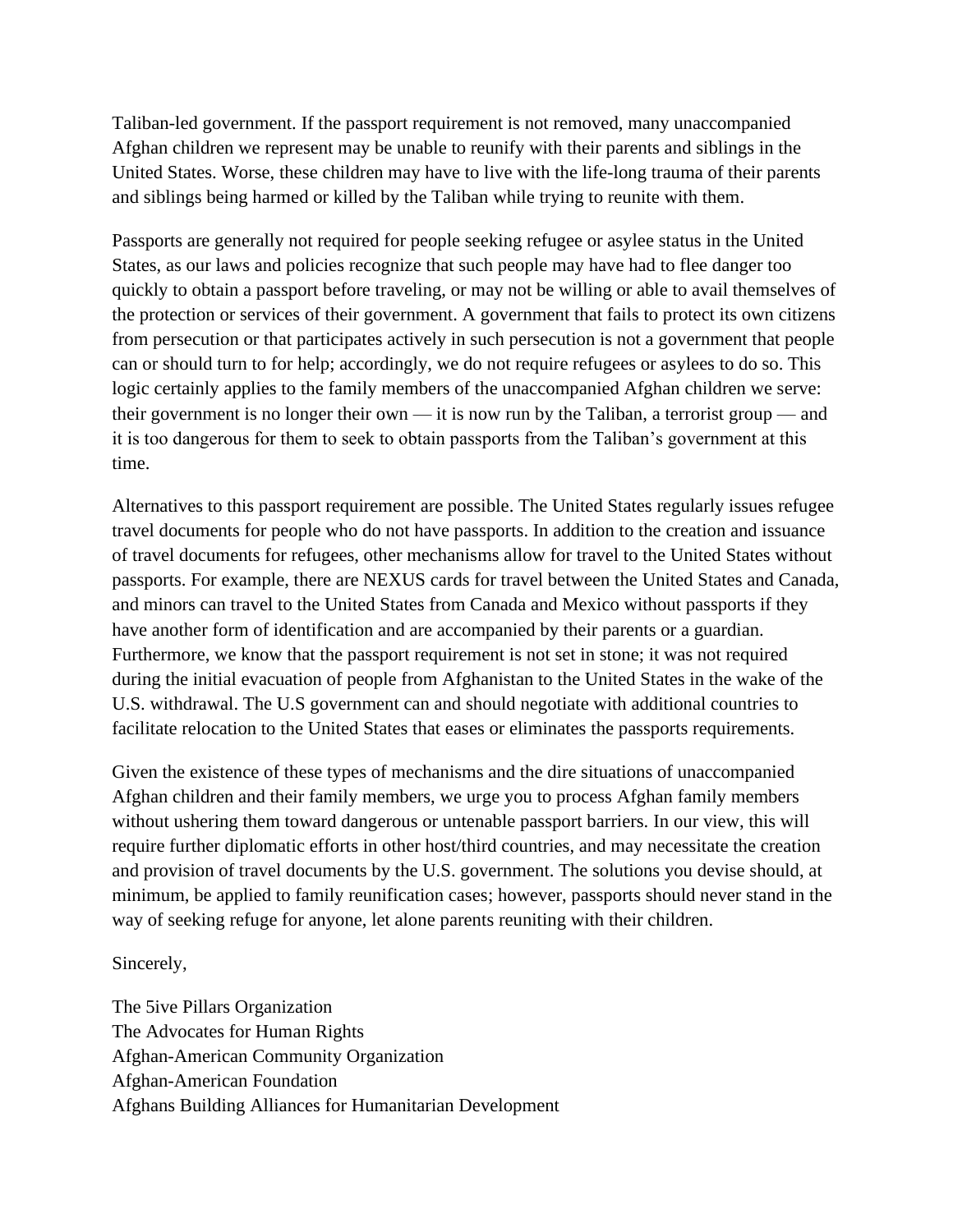Afghan Coalition Afghans For A Better Tomorrow Afghan Network for Advocacy and Resources (Project ANAR) Afghan Peaks/Afghan Rising Charitable Trust African American Ministers In Action Asian Services in Action (ASIA) Bellevue Program for Survivors of Torture Bethany Christian Services Casa Cornelia Law Center Center for Gender & Refugee Studies **CERI** Children's Defense Fund Church of the Savior Church World Service Community Refugee & Immigration Services (CRIS) Congregation of Our Lady of Charity of the Good Shepherd, U.S. Provinces Conklin Immigration Law, LLC Connecticut Institute for Refugees and Immigrants Disciples Immigration Legal Counsel Disciples Refugee & Immigration Ministries The Door East Bay Refugee and Immigrant Forum Empowering Pacific Islander Communities (EPIC) Exodus Refugee Immigration, Inc. Faiths for Safe Water First Congregational Church of San Jose First Focus on Children **HIAS** Human Rights First Immigration Counseling Service Immigrant ARC Immigrant Defenders Law Center Immigrant Defense Advocates Innovation Law Lab Immigrant Legal Advocacy Project IRIS - Integrated Refugee & Immigrant Services Jewish Family & Community Services East Bay Journey's End Refugee Services, Inc. Just Neighbors Justice for Our Neighbors El Paso